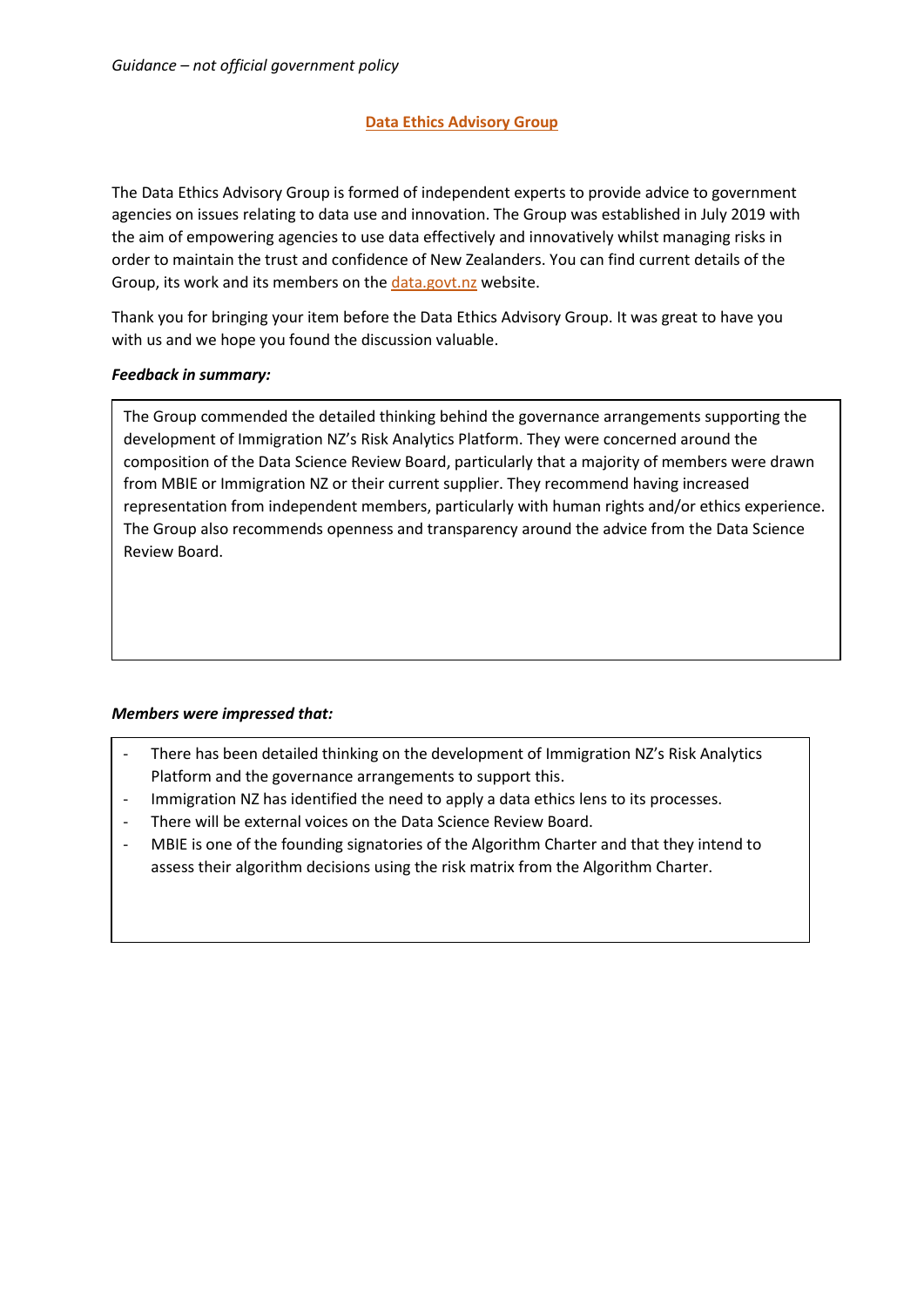### *Members had concerns that:*

- The composition of the Data Science Review Board is too internally focussed and the Board does not have human rights and ethics representatives.
- Training of the data models (machine learning) relies on past data and that Immigration NZ's dependence on this could have implications for the operations of the Risk Analytics Platform. The Data Science Review Board should include independent voices with specific expertise to interrogate this risk.
- The Data Science Review Board will require clarity on how the risks of the data models and methods are being mitigated. The Data Science Review Board should include independent voices with specific expertise to interrogate this risk.
- While rule-based automation is easily reviewed, machine learning models and their underlying training data are not.
- There is not yet a risk and assessment framework for the Data Science Review Board to guide good governance.
- Greater clarity is desirable in how the Data Science Review Board will be empowered and what their role will be within the wider structure.

### *Members recommend:*

- The appointment of independent members with a human rights and/or ethics background to the Data Science Review Board. It is important that these human rights and ethics principles will be embedded from the start and that the communities most affected be consulted. Given that the field is an emerging one, it is advisable to extend the call or search to more early-career experts and to consider inviting or co-opting guest experts for particular issues.
- That the Data Science Review Board has a focus on keeping models as simple as possible to minimise the risk of unintended bias and to facilitate effective review.
- That if MBIE does move beyond simple models, they ensure that these are tested using synthetic data where sets of tests are processed and the majority of elements are maintained while permutations of variables are added that should have no bearing on the outcome (i.e. partner of applicant is same-sex/opposite-sex, Pākehā/Māori) and report outcomes to the Data Science Review Board to help interrogate unintended bias.
- That the sampling period of training data is reported to the Data Science Review Board alongside a timeline of relevant sector events (i.e. regulatory change, visa scandal).
- The inclusion of an independent data scientist on the Data Science Review Board when reviewing more complex models.
- Openness and transparency around the advice from the Data Science Review Board.
- For a risk assessment framework for the Data Science Review Board to be developed before the Data Science Review Board commences.